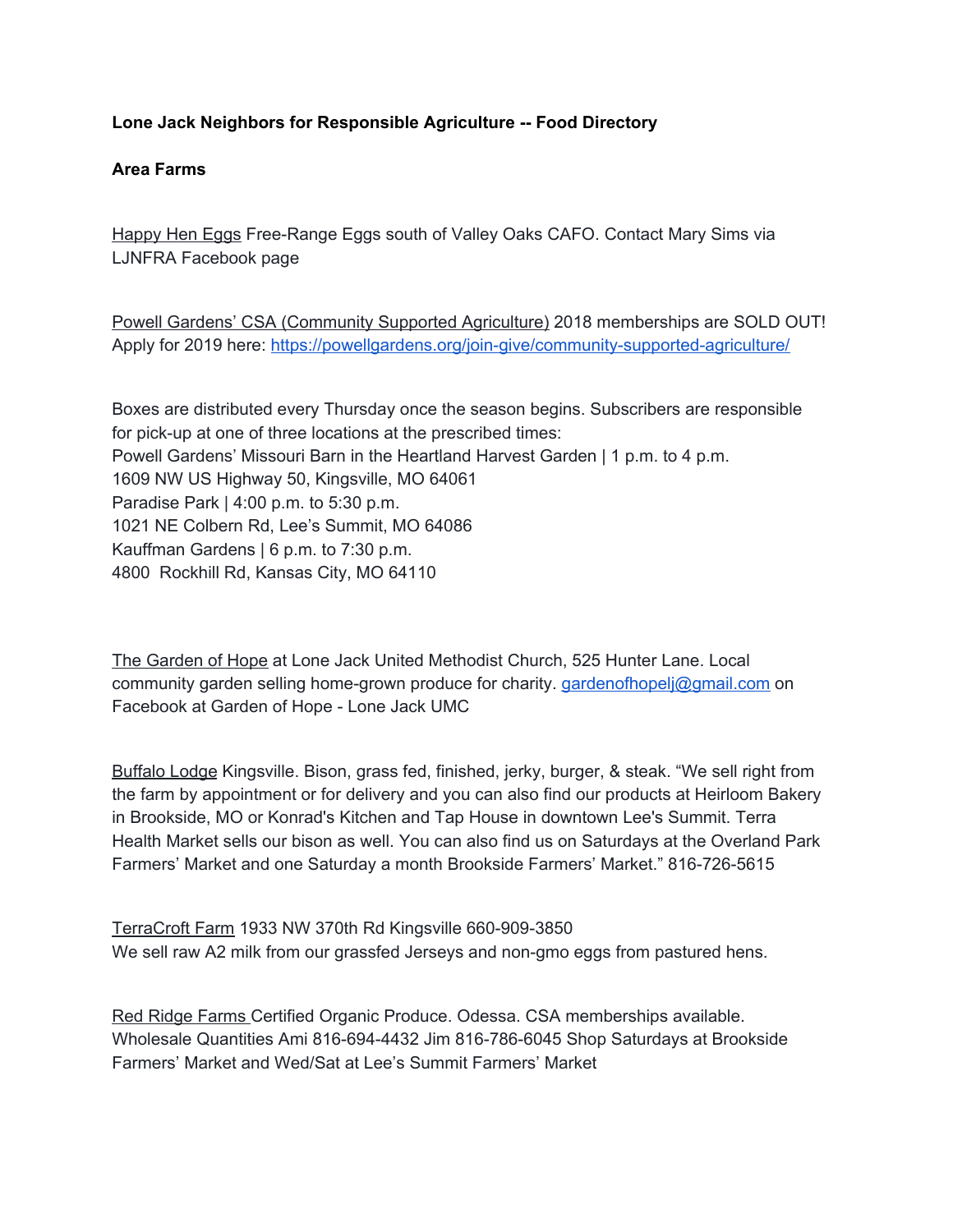[JAAAZFARMS@GMAIL.COM](mailto:JAAAZFARMS@GMAIL.COM) [www.redridgefarms.wordpress.com](http://www.redridgefarms.wordpress.com/) on Facebook and Instagram

Red Ridge Farms FLAVOR MARKET Fresh & locally grown. 1461 NW US HWY 50, Holden, 64040. [www.flavormkt.com](http://www.flavormarket.com/) Open Wednesday through Saturday 10-5. Gluten-Free Kitchen!

Foss Family Farm Holden. Naturally raised Angus beef. 10 years of business. Full,  $\frac{1}{2}$ ,  $\frac{1}{4}$ . \$2.50 lb/dressed weight. Half and whole hog also available. Clayton & Glenda Foss, 816-597-3230. [earlybirdinc@centurylink.net,](mailto:earlybirdinc@centurylink.net) [fossfamilymeat@gmail.com](mailto:fossfamilymeat@gmail.com), [www.fossfamilyfarm.com](http://www.fossfamilyfarm.com/)

# Hall Farms "The Barn" (north of Oak Grove)

3014 S Outer Belt Rd., Oak Grove, Missouri. On Facebook @hallfarms. (816) 507-4424 Open 6:00 AM - 10:00 PM every day! Self-service farm store offering a variety of dairy, eggs, meat, and produce - all organically raised. Home decor and bath products too!

Horseshoe Creek Farm A happy little farm located in Bates City, MO. Goats, Chickens and Pigs. Their goal is to raise a healthy meat product that they feel is safe. 3812 Milam Rd., Bates City, Missouri. Message via Facebook @horseshoecreekfarm

WeeBitty Farms LLC 1859 Doty School Road, Bates City, Missouri**.** Contact via Facebook @WeeBitty (816) 529-6461. A new, small, market farm producing fresh fruits and vegetables using organic techniques.

John & Linda's U-Pick Fruit & Berry Farm 2428 Texas Prairie Road, Bates City, 64011. Produce. Vegetables & eggs too. They pick too. 816-690-6293. Open everyday 8-7 when in season.

Peaceful Hills Farm (north of Grain Valley) A small farm that raises raw dairy, pastured pork and free range eggs. Organic practices are utilized and non-GMO feed is fed to all our animals. 32506 E Murphy School Rd., Grain Valley, Missouri. On Facebook @peacefulhillsfarm. (816) 408-8084

Liberty Hill Farm 198 NW 701st Rd, Centerview, Missouri 64019. Via Facebook @LibertyHillFarm (just west of Warrensburg & just south of 50 Hwy—store is in shed west of two silos) Centerview, MO. (660) 656-3340. On-farm retail store has raw milk, free-range eggs, pastured chicken, pork, beef, and in-season vegetables. We also have a great variety of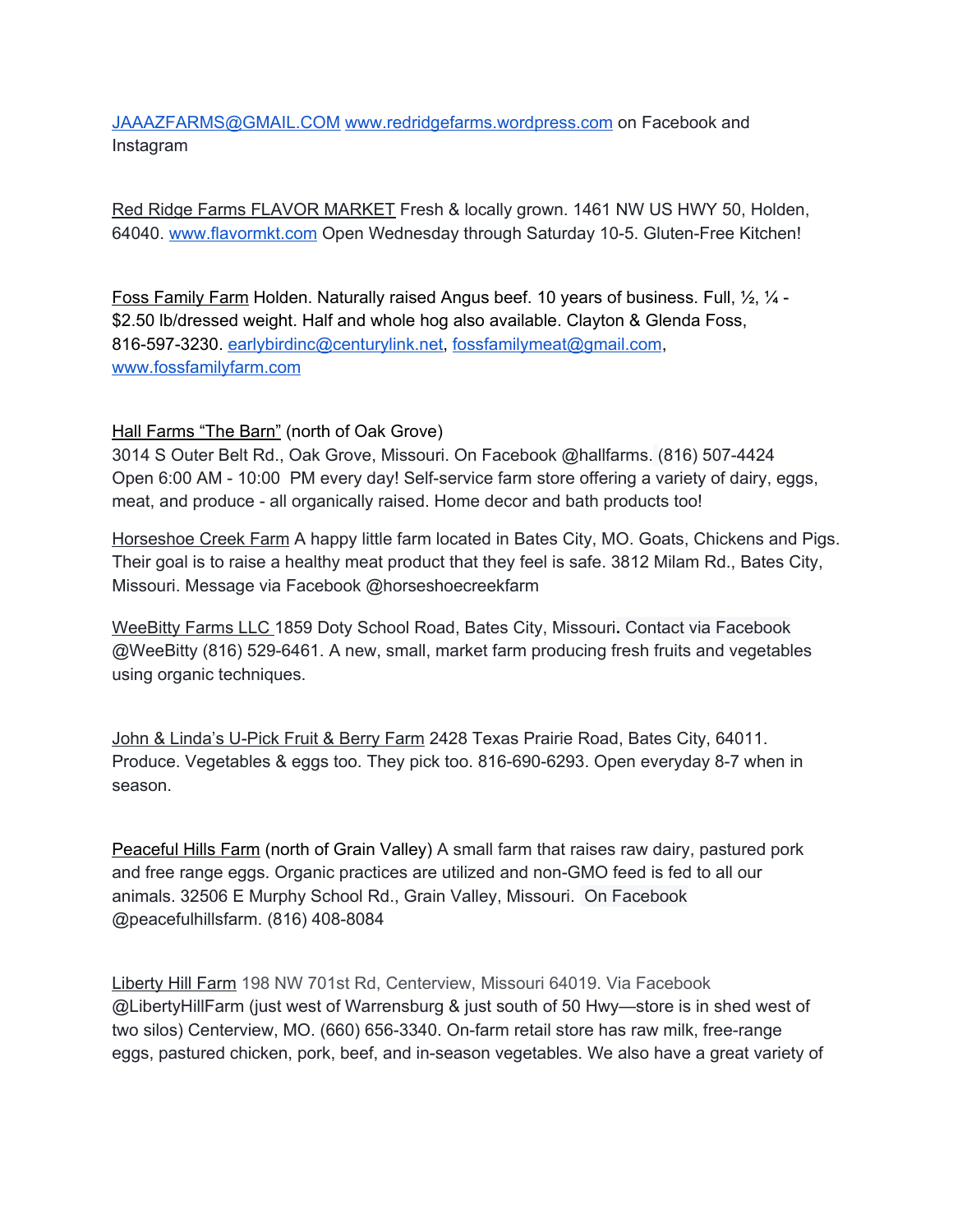items made by local artisans including soap, jewelry, and sewn items. Store hours: Thursdays and Fridays 10-6 and Saturdays 9-noon.

Breezy Hill Farm Pasture-Finished Beef. Family Century Farm since the 1860s. 62 SW 58 Hwy, Centerview 64019. [www.breezy-hill-farm.com](http://www.breezy-hill-farm.com/). 660-656-3409.

Buckeye Acres Produce (and meats) 91 NE 600th Rd., Warrensburg, Missouri 64093. (660) 624-1054. Buckeye Acres Produce is a family run operation that has been in business since 1983. We are your stop for locally fresh grown produce. We have strawberries, raspberries, blackberries, jams, jellies and just about any vegetable you can think of. OPEN Tuesdays and Fridays from 1-6.

Where The Redfearn Grows Natural Farms 26355 E Bundschu Rd, Independence, Missouri. (816) 457-1223. [www.redfearnfarm.com](http://www.redfearnfarm.com/) We are a small local family farm that sells CSA shares. We use sustainable, natural practices to grow fresh vegetables to share with Kansas City.

Harmony Farms Centerview. Harmony Farms is a family owned & operated farrow to finish heritage pasture pork farm. We also raise lamb, goat, and chicken. Harmony Farms' pasture meats are available at the Warrensburg Farmers' Market, for delivery, for monthly packages and at Buckeye Acres Produce. And now at Colonial Gardens' "Local Market" in Blue Springs. (660) 238-2983

ET Hereford's BEEF Family Farm since 1910 & doing it their own way. 75 SW 850th, Leeton, 64761. 816-284-9073. ET HEREFORDS Farm Fresh BEEF. Locally grown located 8 miles south of Warrensburg off of 13 hwy. This beef is raised right here on our farm. [www.etherefords.com](http://www.etherefords.com/) [http://www.etherefords.com/et\\_herefords\\_beef](http://www.etherefords.com/et_herefords_beef)

Turnbow Livestock Black Angus. Local, corn-fed, beef. Available at the Warrensburg Farmers' Market. 660-624-0428

Blackwater Bend Farm Small, family farm offering grass-fed and finished beef, apples, honey, and jam. 828 NE 771 Road, Knob Noster, MO 65336. (660) 441-1976, [blackwaterbendfarm@hotmail.com.](mailto:blackwaterbendfarm@hotmail.com) Selling at the Warrensburg Farmers' Market Wednesdays from 3:30-5:30 and Whitman AFB Farmers' Market Mondays from 3-5:30.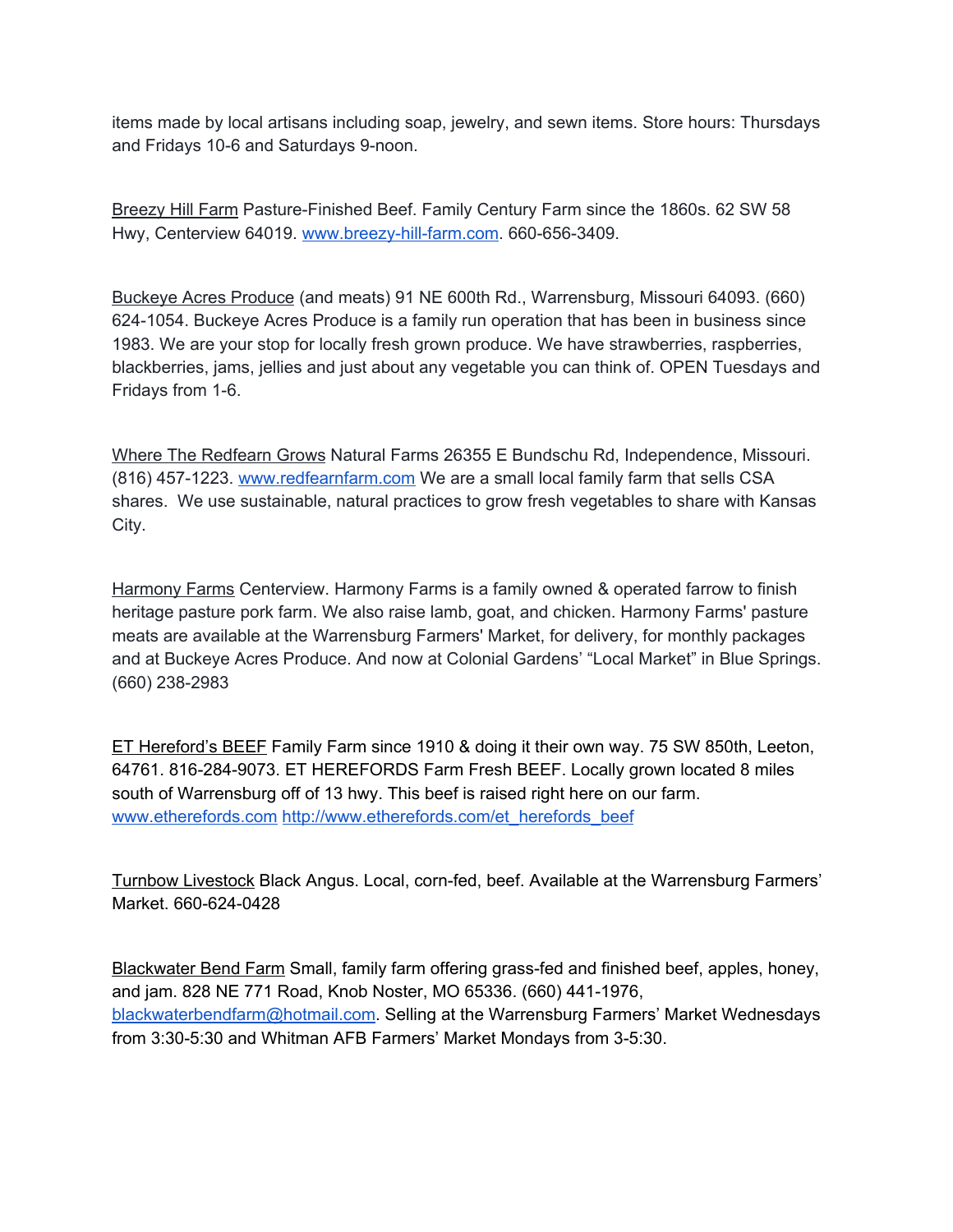David's Pasture LLC Concordia. Family-owned & multi-generational. 696 NE County Road CC, 64020. Beef, chicken, turkey, duck, dairy, eggs, lamb, pork. 816-633-2411. Sold at farm—Monday through Saturday 8-8, Brookside FM, Independence FM, Natural Grocers, and Terra Health. "We provide beef, chickens, turkeys, pigs and eggs raised in open pastures, lots of sunlight without the use of antibiotics. Only non-gmo grains are fed."

Timberline Farm Garden City. Chemical free beef and pork since 1959. Carrie Nichols 816-529-4445. [timberlinefarmofgc@gmail.com](mailto:timberlinefarmofgc@gmail.com) Amish raised pork from Windsor. Pasture and grain fed, feedlot-free beef.

# **Area Farmers' Markets**

Oak Grove Located at 10th and Broadway (across Broadway from Taxes by M.E.) Open every *Sunday from 1pm to 5pm Tuesdays 8am to 1pm*; more information at [www.oakgrovechamber.com](http://www.oakgrovechamber.com/)

Odessa (816) 739-1281. Facebook @OdessaMoFarmersMarket. *Every Thurs, late April thru Sept, Mason & 2nd, 4:30-7pm*. Contact 816-739-1281 - Jeff Beckner, for info. Know your Farmer, Know your Food.

Holden To provide locally grown, fresh produce to the community while supporting our farmers for their hard work. 816-732-2236. Facebook @holdenmarket. Email: [p\\_sechrest@yahoo.com.](mailto:p_sechrest@yahoo.com) *Open Saturday at 8:00 am* at the corner of S. Market & McKissock streets. Behind the former F&C Bank. Products: Fruits, Vegetables, Variety of baked goods (breads, pies, cakes, etc.) Jams and Jellies, Ready to Eat Salads, Fresh Eggs, Fresh Chicken, Beef, Body Care Products (shampoo, conditioner, soaps, lotions), Candles (wood-wick and tart bars), other Misc. crafts/textiles, Small Live Animals (limited availability).

Grain Valley I know GV had one in the past, could not find current information on one. If you know current status, please post and tag Amy Wilkinson on LJNFRA Facebook page.

# Blue Springs

110 SW 11th St. Via Facebook @bluespringsfarmersmarket (816) 368-0096. [bsfm15@yahoo.com.](mailto:bsfm15@yahoo.com) [http://www.bluespringsfarmersmarket.com](https://l.facebook.com/l.php?u=http%3A%2F%2Fwww.bluespringsfarmersmarket.com%2F&h=ATM3w7QT1G_X8rOrDVQQ2tWeqdgZYJtriFOry6sHKBCpDJXkSRxqX5cDngPSQPngFFtmogHD4WDe_mBZKz1Ahb-CbcJ40J-I4sa9lXgS7zx8LCoBCCWeQOBMqfX39xXCcy1GzPuctQI_Pqgsz7jcJVvXAt1_NLzVS2Hqp1I3N8YnxSpVdIbeejXaTEJmcKlZDe1uH45bsi3Kbt0ijliX-cHNvZ5yQ974VyzFkCtfn_HrOTADqX8pe1OuGG6FD6fDqpaYcc0SfPhvnZOyFm3kj_T6tftn8yoRd8o3BDLaQl5r4ATxcCZi58HcrIipP6PE_UurQbUJ-SUmiNlirLkEosRxUDVd9RLN9Dz72Qj46nGScPQUzD11MZlAhqzu29OTFqTOarP3Au1R6ysaV_3qfiQh9VdBzYxlqrtEo5RphIM7gUrbBCv7xzKfVQWGSBhlaLfbmA3X_NdHsMaoqK5U) The Blue Springs Farmers' Market begins the first weekend in May and goes through October. The market is open *every Saturday from 7 a.m. to 12 p.m.*

Colonial Gardens' "Local Market" 27610 E. Wyatt, Blue Springs. Produce and meats. Monday-Saturday 8 am - 7 pm. Sunday 10-5. 816-229-1277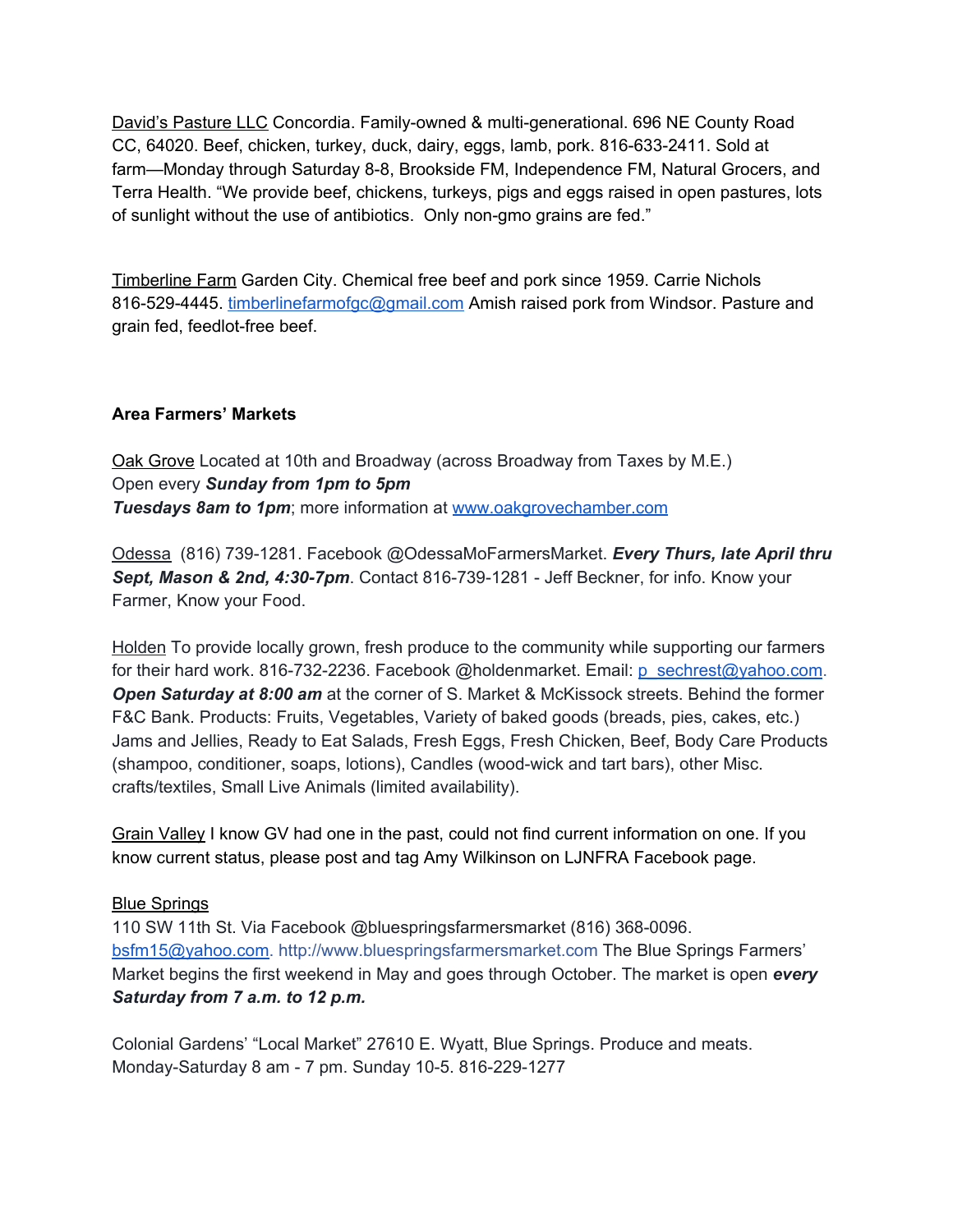Lee's Summit SE 2nd St & SE Douglas St. Facebook @downtownlsfarmersmarket. (816) 246-6598. Freshest produce in town alongside meats, eggs, and more! *WEDNESDAYS AND SATURDAYS 7-1.*

Warrensburg Summer Farmers' Market: April-Oct *Wed. 3:30-5:30pm* located in the fenced parking lot at the corner of Market and Holden and **Sat. 7:30am-noon** at 300 N. Holden St. (Johnson County Courthouse)

Independence 200 S Liberty St. *Wednesdays and Saturdays 6-1.* 816-591-3953. [www.buildingahealthierindepence.org](http://www.buildingahealthierindepence.org/)

# **Area Restaurants**

Odessa Creamery 209 S 2nd Street, Odessa. 100% grass fed beef burgers and organic products available for noon lunch through to dinner Friday through Sunday. 816-653-2198

Bean Counter Cafe now on the Colonial Gardens' campus 27610A E Wyatt Road Blue Springs, Missouri (816) 600-0089 [info@bean-counter-cafe.com](mailto:info@bean-counter-cafe.com)

[http://www.bean-counter-cafe.com](http://www.bean-counter-cafe.com/)

Breakfast, lunch, brunch 7 days a week from 7am to 4pm. "We strongly believe in buying local. It not only supports local small businesses, but also has less of an negative impact on our environment. Locally grown food requires fewer preservative chemicals and gasoline for transport, not to mention its superior flavor.

During the local growing season, you can count on our produce being grown nearby. We even cook with herbs and vegetables from our own garden!

The Bean Counter's coffee beans are supplied by Broadway Roasting Co. located in old Westport, beef from family owned McGonigle's Market in south Kansas CIty, and jams from The Berry Nutty Farm." \*\* Please ask about origin of eggs & meats.

Fig Tree Cafe & Bakery Offering Local produce, free-range chicken & eggs. Monday - Sunday, 7:00am - 3:00pm Full menu available all day! 817 NE Rice Road - Across from Office Max 816-347-0442

Konrad's Kitchen and Tap House 302 SW Main, downtown Lee's Summit. Grass-fed & finished bison burgers from Buffalo Lodge. 816-525-1871.